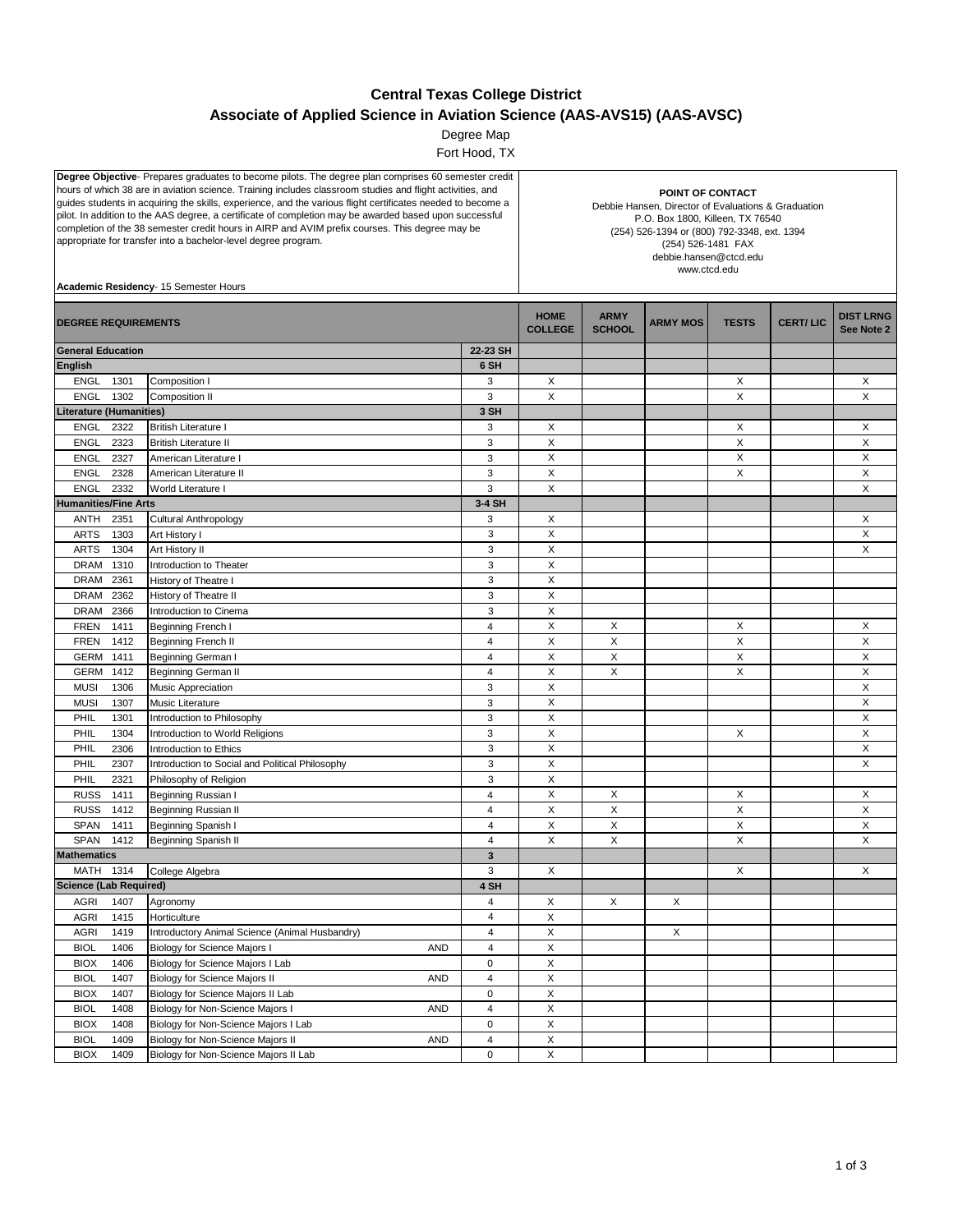| <b>DEGREE REQUIREMENTS</b>       |              |                                                                   |                         | <b>HOME</b><br><b>COLLEGE</b> | <b>ARMY</b><br><b>SCHOOL</b> | <b>ARMY MOS</b> | <b>TESTS</b> | <b>CERT/LIC</b> | <b>DIST LRNG</b><br>See Note 2 |
|----------------------------------|--------------|-------------------------------------------------------------------|-------------------------|-------------------------------|------------------------------|-----------------|--------------|-----------------|--------------------------------|
| <b>BIOL</b>                      | 1411         | General Botany<br><b>AND</b>                                      | 4                       | Х                             |                              |                 |              |                 |                                |
| <b>BIOX</b>                      | 1411         | General Botany - Lab                                              | $\mathbf 0$             | X                             |                              |                 |              |                 |                                |
| <b>BIOL</b>                      | 1413         | <b>AND</b><br>General Zoology                                     | $\overline{\mathbf{4}}$ | X                             |                              |                 |              |                 |                                |
| <b>BIOX</b>                      | 1413         | General Zoology - Lab                                             | $\mathsf 0$             | X                             |                              |                 |              |                 |                                |
| <b>BIOL</b>                      | 2401         | Anatomy and Physiology I<br><b>AND</b>                            | $\overline{4}$          | X                             |                              |                 |              |                 |                                |
| <b>BIOX</b>                      | 2401         | Anatomy and Physiology I Lab                                      | $\mathsf 0$             | X                             |                              |                 |              |                 |                                |
| <b>BIOL</b>                      | 2402         | Anatomy and Physiology II<br><b>AND</b>                           | $\overline{\mathbf{4}}$ | X                             |                              |                 |              |                 |                                |
| <b>BIOX</b>                      | 2402         | Anatomy and Physiology II Lab                                     | 0                       | X                             |                              |                 |              |                 |                                |
| <b>BIOL</b>                      | 2420         | Microbiology for Non-Science Majors<br><b>AND</b>                 | $\overline{4}$          | Χ                             |                              |                 |              |                 |                                |
| <b>BIOX</b>                      | 2420         | Microbiology for Non-Science Majors Lab                           | $\mathbf 0$             | X                             |                              |                 |              |                 |                                |
| <b>BIOL</b>                      | 2421         | <b>AND</b><br>Microbiology for Science Majors                     | $\overline{4}$          | X                             |                              |                 |              |                 |                                |
| <b>BIOX</b>                      | 2421         | Microbiology for Science Majors Lab                               | $\mathbf 0$             | X                             |                              |                 |              |                 |                                |
| CHEM                             | 1406         | Introductory Chemistry I<br><b>AND</b>                            | 4                       | X                             |                              |                 |              |                 |                                |
| <b>CHEX</b>                      | 1406         | Introductory Chemistry I-Lab                                      | $\mathbf 0$             | X                             |                              |                 |              |                 |                                |
| CHEM 1407                        |              | Introductory Chemistry II<br><b>AND</b>                           | 4                       | Χ                             |                              |                 |              |                 |                                |
| <b>CHEX</b>                      | 1407         | Introductory Chemistry II-Lab                                     | $\mathbf 0$             | X                             |                              |                 |              |                 |                                |
| CHEM 1411                        |              | General Chemistry I<br><b>AND</b>                                 | $\overline{4}$          | X                             |                              |                 |              |                 |                                |
| CHEX                             | 1411         | General Chemistry I-Lab                                           | $\mathsf 0$             | X                             |                              |                 |              |                 |                                |
| CHEM 1412                        |              | General Chemistry II<br><b>AND</b>                                | $\overline{4}$          | X                             |                              |                 |              |                 |                                |
| CHEX                             | 1412         | General Chemistry II-Lab                                          | $\mathsf 0$             | X                             |                              |                 |              |                 |                                |
| CHEM 2423                        |              | Organic Chemistry I<br><b>AND</b>                                 | 4                       | X                             |                              |                 |              |                 |                                |
| CHEX 2423                        |              | Organic Chemistry I-Lab                                           | $\mathsf 0$             | X                             |                              |                 |              |                 |                                |
| CHEM 2425                        |              | <b>AND</b><br>Organic Chemistry II                                | $\overline{4}$          | X                             |                              |                 |              |                 |                                |
| CHEX                             | 2425         | Organic Chemistry II-Lab                                          | $\mathsf 0$             | X                             |                              |                 |              |                 |                                |
| <b>ENVR</b>                      | 1401         | <b>Environmental Science I</b><br><b>AND</b>                      | $\overline{4}$          | X                             |                              |                 |              | X               |                                |
| <b>ENVX</b>                      | 1401         | Environmental Science I-Lab                                       | $\mathbf 0$             | X                             |                              |                 |              | X               |                                |
| <b>GEOL</b>                      | 1403         | <b>Physical Geology</b><br><b>AND</b>                             | $\overline{4}$          | X                             |                              |                 |              |                 |                                |
| GEOX 1403                        |              | Physical Geology Lab                                              | $\mathsf 0$             | $\mathsf X$                   |                              |                 |              |                 |                                |
| <b>GEOL</b>                      | 1404         | <b>Historical Geology</b><br><b>AND</b>                           | $\overline{4}$          | X                             |                              |                 |              |                 |                                |
| GEOX                             | 1404         | <b>Historical Geology Lab</b>                                     | $\mathsf 0$             | X                             |                              |                 |              |                 |                                |
| <b>PHYS</b>                      | 1401         | College Physics I<br><b>AND</b>                                   | $\overline{\mathbf{4}}$ | X                             |                              |                 |              |                 |                                |
| PHYX                             | 1401         | College Physics I Lab                                             | $\mathsf 0$             | X                             |                              |                 |              |                 |                                |
| <b>PHYS</b>                      | 1402         | <b>AND</b>                                                        | 4                       | X                             |                              |                 |              |                 |                                |
| PHYX                             | 1402         | College Physics II                                                | $\mathsf 0$             | X                             |                              |                 |              |                 |                                |
| <b>PHYS</b>                      | 1403         | College Physics II Lab<br><b>Stars and Galaxies</b><br><b>AND</b> | $\overline{4}$          | X                             |                              |                 |              |                 |                                |
| PHYX                             | 1403         | Stars and Galaxies Lab                                            | $\mathbf 0$             | X                             |                              |                 |              |                 | X<br>X                         |
| <b>PHYS</b>                      |              |                                                                   | $\overline{4}$          | Χ                             |                              |                 |              |                 | X                              |
|                                  | 1404<br>1404 | Solar System<br><b>AND</b>                                        | $\mathsf 0$             | X                             |                              |                 |              |                 | X                              |
| PHYX                             |              | Solar System Lab<br><b>AND</b>                                    | $\overline{\mathbf{4}}$ | X                             |                              |                 |              |                 |                                |
| <b>PHYS</b>                      | 1405         | <b>Elementary Physics I</b>                                       |                         |                               |                              |                 |              |                 |                                |
| PHYX                             | 1405         | Elementary Physics I Lab                                          | 0                       | X                             |                              |                 |              |                 |                                |
| <b>PHYS</b>                      | 1415         | Physical Science I<br><b>AND</b>                                  | $\overline{4}$          | X                             |                              |                 |              |                 |                                |
| PHYX                             | 1415         | Physical Science I Lab                                            | 0                       | X                             |                              |                 |              |                 |                                |
| PHYS                             | 2425         | University Physics I<br><b>AND</b>                                | 4                       | X                             |                              |                 |              |                 |                                |
| PHYX 2425                        |              | University Physics I Lab                                          | $\mathsf 0$             | X                             |                              |                 |              |                 |                                |
| PHYS 2426                        |              | University Physics II<br><b>AND</b>                               | $\overline{4}$          | X                             |                              |                 |              |                 |                                |
| PHYX 2426                        |              | University Physics II Lab                                         | 0                       | X                             |                              |                 |              |                 |                                |
| <b>Social/Behavioral Science</b> |              |                                                                   | 3 SH                    |                               |                              |                 |              |                 |                                |
| GOVT 2305                        |              | <b>Federal Government</b>                                         | 3                       | X                             |                              |                 | X            |                 | X                              |
| GOVT 2306                        |              | <b>Texas Government</b>                                           | 3                       | X                             |                              |                 |              |                 |                                |
| <b>Major Requirements</b>        |              |                                                                   | 38 SH                   |                               |                              |                 |              |                 |                                |
| <b>AIRP</b>                      | 1255         | Intermediate Flight                                               | $\overline{2}$          | X                             |                              |                 |              |                 |                                |
| AIRP                             | 1305         | Aircraft Science                                                  | $\mathsf 3$             | X                             |                              |                 |              |                 | X<br>X                         |
| <b>AIRP</b>                      | 1307         | <b>Aviation Meteorology</b>                                       | 3                       | X                             |                              |                 |              |                 |                                |
| <b>AIRP</b>                      | 1315         | Private Flight                                                    | 3                       | X                             |                              |                 |              |                 |                                |
| <b>AIRP</b>                      | 1341         | Advanced Air Navigation                                           | 3                       | X                             |                              |                 |              |                 |                                |
| <b>AIRP</b>                      | 1343         | Aerodynamics                                                      | $\mathsf 3$             | X                             |                              |                 |              |                 |                                |
| <b>AIRP</b>                      | 1417         | Private Pilot Ground School                                       | 4                       | X                             |                              |                 |              |                 |                                |
| <b>AIRP</b>                      | 1451         | Instrument Ground School                                          | 4                       | X                             |                              |                 |              |                 |                                |
| <b>AIRP</b>                      | 2239         | <b>Commercial Flight</b>                                          | $\overline{\mathbf{c}}$ | X                             |                              |                 |              |                 |                                |
| AIRP                             | 2250         | Instrument Flight                                                 | $\overline{2}$          | X                             |                              |                 |              |                 |                                |